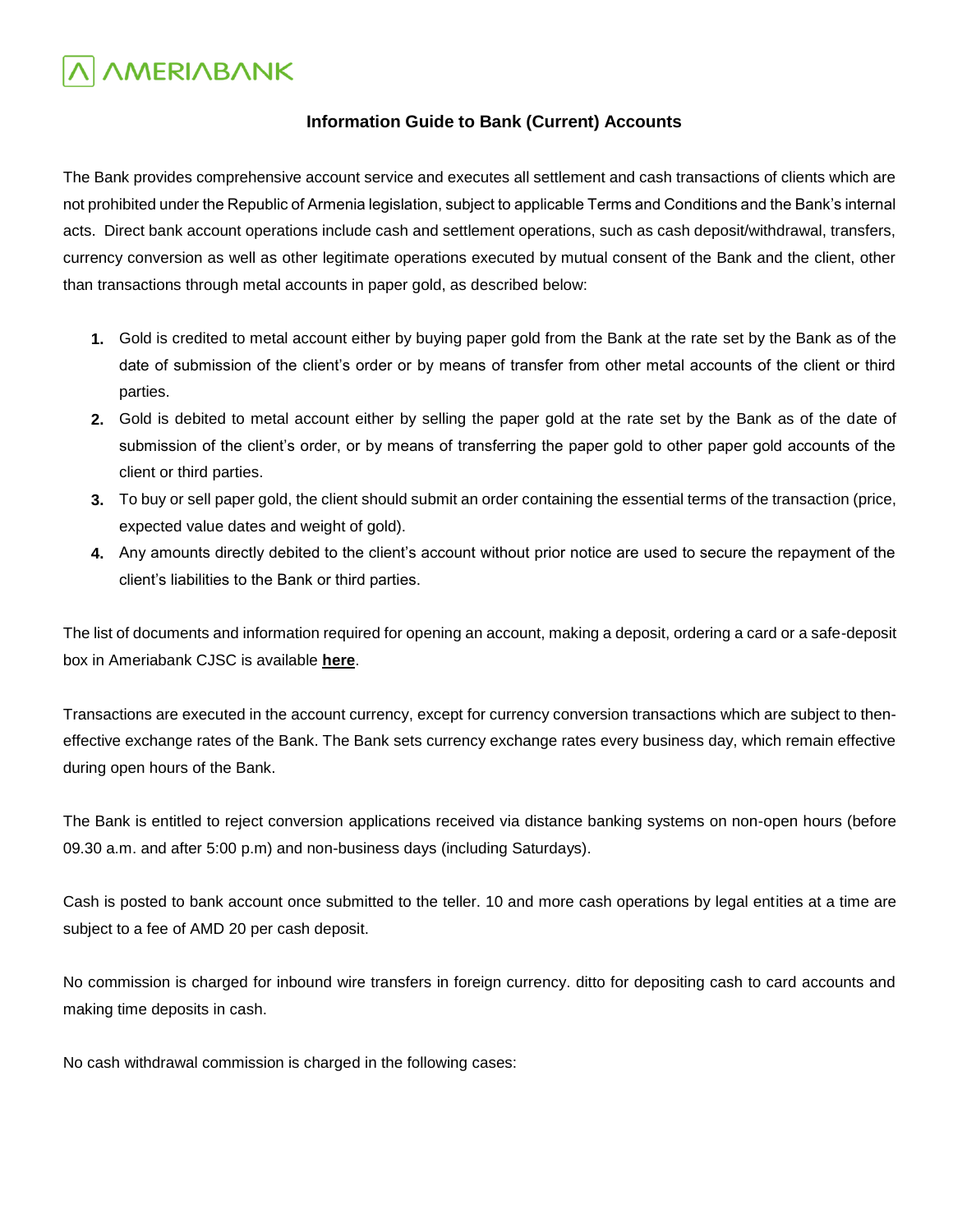- Time deposit and interest withdrawal, except for deposits withdrawn before due date
- Savings deposit interest
- Payment of bonds, including coupon payments, where bonds are held until maturity

These tariffs apply also to disbursement of loans in cash, unless otherwise defined by tariffs of that particular loan facility.

No commission is charged for withdrawals from special account reflecting operations via Ameriabank POS-terminals.

Wire transfers are deposited into bank accounts on the same day when they are credited to the Bank's correspondent account.

Payment orders submitted on paper and via distance banking systems are accepted and processed in accordance with the tables below:

|                                       | Payment orders filed in paper form |                        |                   | Payment orders filed via Bank-client/Internet-<br><b>Bank/Mobile Banking</b> |                    |                        |                   |                            |
|---------------------------------------|------------------------------------|------------------------|-------------------|------------------------------------------------------------------------------|--------------------|------------------------|-------------------|----------------------------|
|                                       | <b>Acceptance</b>                  | <b>Transfer</b>        | Acceptance        | <b>Transfer</b>                                                              | <b>Acceptance</b>  | <b>Transfer</b>        | <b>Acceptance</b> | <b>Transfer</b>            |
| <b>AMD</b>                            | Before 1:00<br>p.m                 | Same<br>banking<br>day | After 1:00<br>p.m | Next<br>banking<br>day                                                       | Before 2:00<br>p.m | Same<br>banking<br>day | After 2:00<br>p.m | Next<br>banking day        |
| <b>USD</b>                            | Before 4:00<br>p.m                 | Same<br>banking<br>day | After 4:00<br>p.m | Next<br>banking<br>day                                                       | Before 5:00<br>p.m | Same<br>banking<br>day | After 5:00<br>p.m | Next<br>banking day        |
| <b>Other</b><br>foreign<br>currencies | Before 3:00<br>p.m                 | Same<br>banking<br>day | After 3:00<br>p.m | Next<br>banking<br>day                                                       | Before 4:00<br>p.m | Same<br>banking<br>day | After 4:00<br>p.m | <b>Next</b><br>banking day |

The Bank charges AMD 10,000 for each same-day transfer in the amount of up to AMD 50 million, if the payment order is submitted in paper from 1:00 p.m. to 3:00 p.m. (2:00 p.m. to 3:15 p.m. in case of electronic payment orders).

2) According to the tariffs, no interest shall accrued on the account balance available under the Agreement. Interest shall accrue on the client's account balances with the Bank if specified in tariffs. Accrued interest is paid in AMD or in account currency, as the client may choose. If the client wishes to receive the interest accrued on the foreign currency account balances in Armenian drams the respective amounts shall be converted into Armenian drams at the average exchange rate on the FX market as of payment date.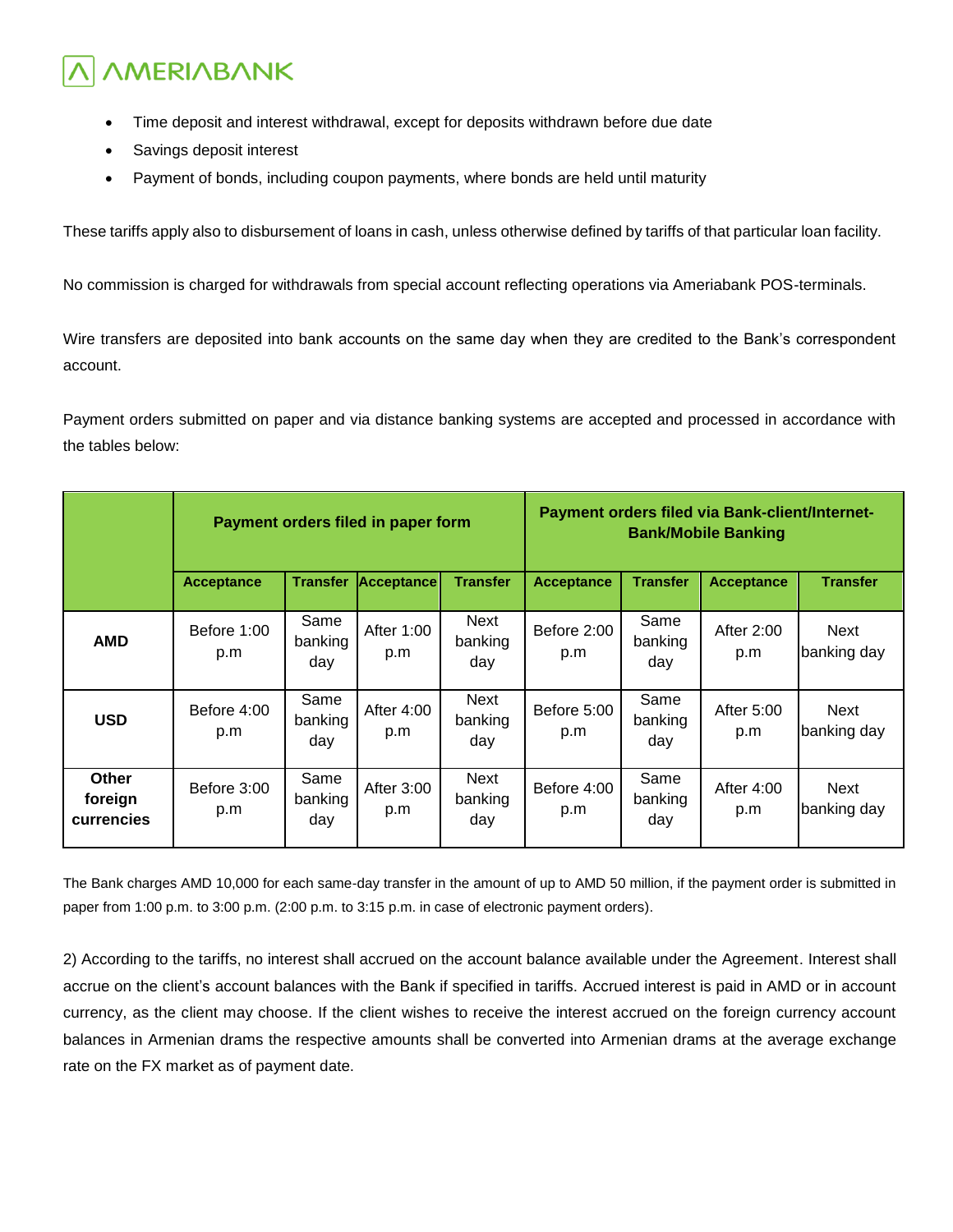3) Bank account(s) shall be activated once the Bank performs all the actions required under AML/CTF legislation and internal regulations, provided that there are no restrictions for account opening.

If there are no outstanding liabilities to the Bank and/or the Republic of Armenia the accounts will be closed within maximum the next business day after receiving account closure application.

4) Bank accounts are opened in Armenian drams (AMD), US dollars (USD), euros (EUR), Russian rubles (RUB), Swiss francs (CHF), British pounds (GBP), Canadian dollars (CAD), Japanese yens (JPY), Australian dollars (AUD), UAE dirhams (AED) and 999.9 pure paper gold.

|                                                                                                    | Commission                          |
|----------------------------------------------------------------------------------------------------|-------------------------------------|
| <b>Remittances in AMD</b><br>1.                                                                    |                                     |
| 1.1. Within Ameriabank accounts                                                                    | Free                                |
| 1.2. To Armenian banks <sup>1</sup>                                                                | Free                                |
| 1.2.1. If the payment order is submitted via Bank-<br>client/Internet-Bank-/Mobile Banking systems | Free                                |
| 1.2.2. If the payment order is submitted in paper form at                                          | <b>AMD 200</b>                      |
| Yerevan-based branches <sup>2</sup>                                                                | VAT included, per payment order     |
| 1.2.3. If the payment order is submitted in paper form at<br>the branches outside Yerevan          | Free                                |
| 1.3.<br>Creating payment order by Bank employees in<br>Yerevan-based branches                      | AMD 500, VAT included, per document |
| 1.4.<br>Creating payment order by Bank employees in<br>branches outside Yerevan                    | AMD 200, VAT included, per document |
| 2.<br>Remittances in foreign currency <sup>3</sup>                                                 |                                     |
| 2.1.<br>Within Ameriabank accounts                                                                 | Free                                |
| 2.2. In RUB                                                                                        |                                     |
| 2.2.1. Costs of all correspondent and intermediary<br>banks charged to the amount of remittance    | AMD 3,000                           |

<sup>1</sup> The Bank charges AMD 10,000 for each same-day transfer in the amount of up to AMD 50 million, if the payment order is submitted in paper from 1:00 p.m. to 3:00 p.m. (2:00 p.m. to 3:15 p.m. in case of electronic payment orders)

 $\overline{a}$ 

<sup>2</sup> Clauses 1.2.2, 1.4 and 2.7 became effective on March 01, 2019.

<sup>&</sup>lt;sup>3</sup> If the amount is USD 3 million or more or its equivalent in other currency, transfers are executed only in accordance with clauses 2.2, 2.3.2 and 2.4.2 and are subject to commission of AMD 1 million.

Automated payments in foreign currency as part of transfer of credit obligations from other banks to Ameriabank are free of charge. Transfers to Syrian, Cuban banks and branch offices are charged as described in clauses 2.3.1 and 2.4.1.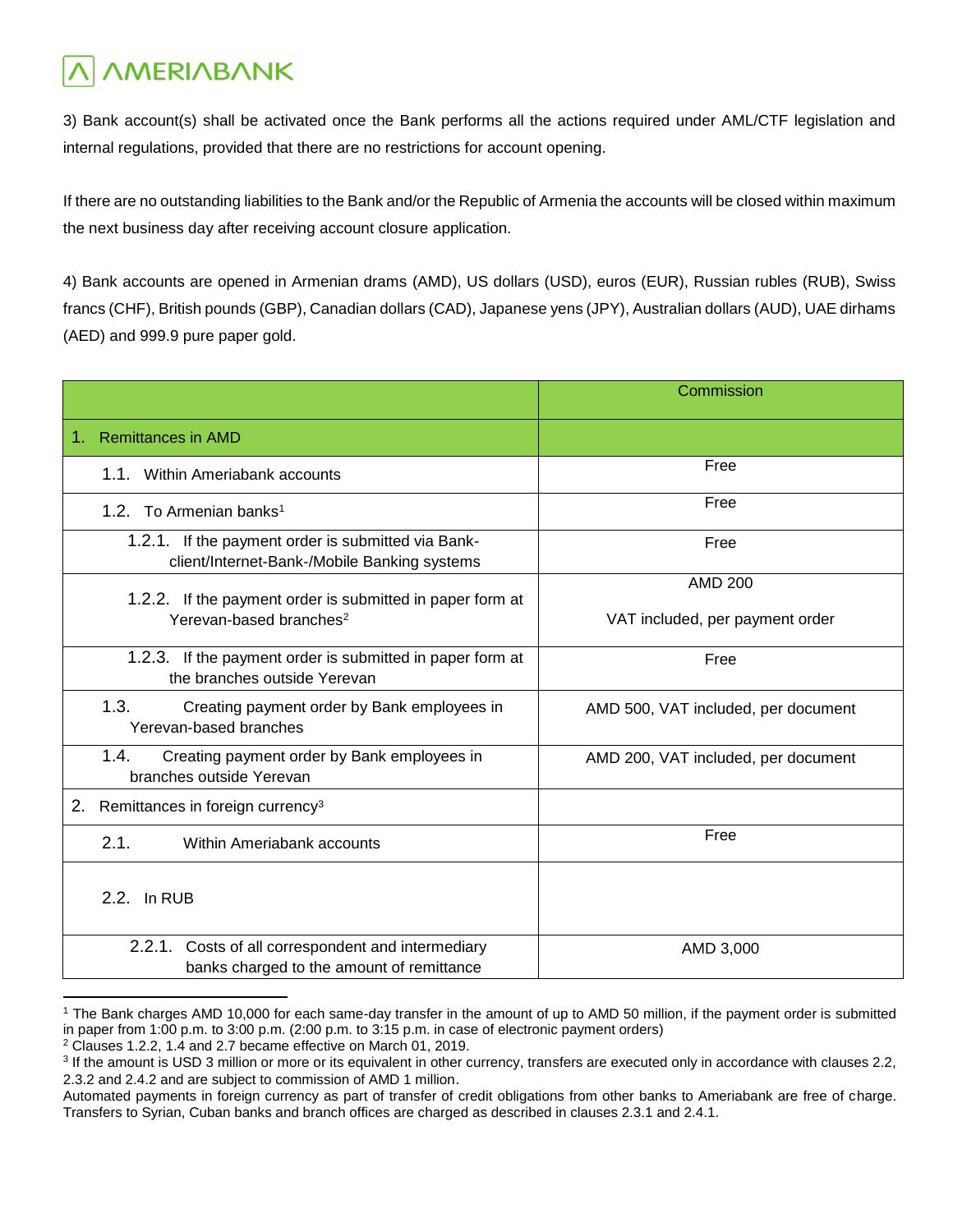**A** AMERIABANK

| 2.2.2.<br>Costs of all correspondent and intermediary<br>banks borne by Ameriabank                                                                                                          | 0.1 %, minimum AMD 3,000,<br>maximum AMD 30,000  |
|---------------------------------------------------------------------------------------------------------------------------------------------------------------------------------------------|--------------------------------------------------|
| 2.3. In USD, EUR                                                                                                                                                                            |                                                  |
| 2.3.1. Costs of all correspondent and intermediary banks<br>charged to the amount of remittance                                                                                             | 0.1%, minimum AMD 5,000,<br>maximum AMD 12,000   |
| 2.3.2. Costs of correspondent banks borne by<br>Ameriabank, costs of other intermediary banks, if<br>any, charged to the amount of remittance                                               |                                                  |
| 2.3.2.1. If the payment order is submitted in paper<br>form                                                                                                                                 | 0.15%, minimum AMD 7,500,<br>maximum AMD 50,000  |
| 2.3.2.2. If the payment order is submitted via<br>Bank-client/Internet-Bank-/Mobile Banking<br>systems                                                                                      | 0.1%, minimum AMD 6,000,<br>maximum AMD 50,000   |
|                                                                                                                                                                                             | Commission specified in clause 2.3.2 +           |
| 2.3.3. Costs of all correspondent and intermediary<br>banks borne by Ameriabank                                                                                                             | AMD 10,000                                       |
| 2.4. In other foreign currencies quoted by the Bank                                                                                                                                         |                                                  |
| 2.4.1. Costs of all correspondent and intermediary<br>banks charged to the amount of remittance                                                                                             | 0.1%, minimum AMD 5,000,<br>maximum AMD 12,000   |
| 2.4.2. Costs of correspondent banks borne by<br>Ameriabank, costs of other intermediary banks, if<br>any, paid by client <sup>4</sup>                                                       |                                                  |
| 2.4.2.1. If the payment order is submitted in paper<br>form                                                                                                                                 | 0.15%, minimum AMD 12,000,<br>maximum AMD 50,000 |
| 2.4.2.2. If the payment order is submitted via<br>Bank-client/Internet-Bank-/Mobile Banking<br>systems                                                                                      | 0.1%, minimum AMD 10,000,<br>maximum AMD 50,000  |
| 2.5.<br>Transfers in currencies not quoted by the Bank<br>Transfer is executed in USD, and the amount is credited<br>to the recipient's account in the currency indicated by the<br>client. | 0.2%, minimum AMD 20,000,<br>maximum AMD 100,000 |

 4 Intermediary bank costs are charged to client's account.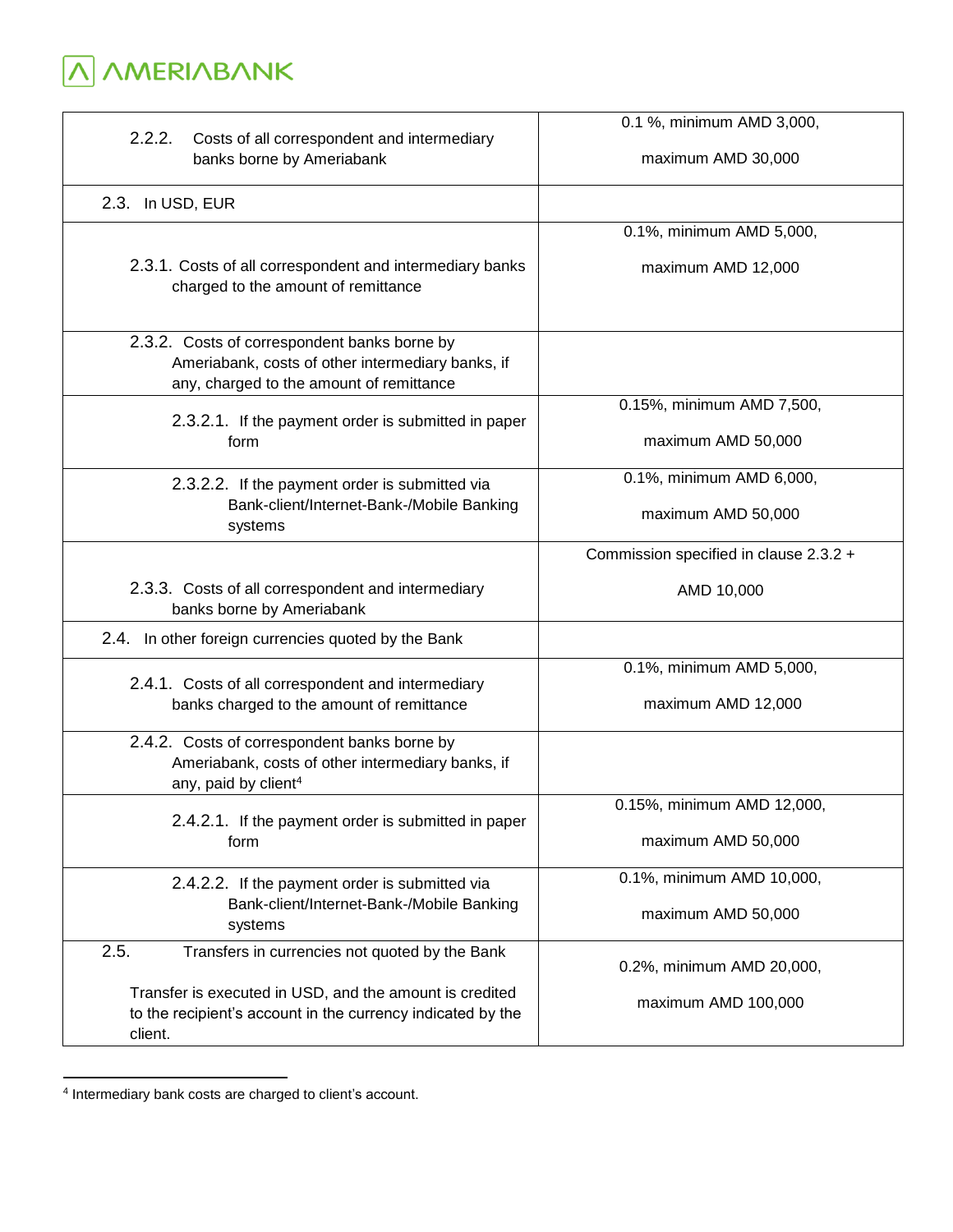| 2.6.                     | Creating payment order by Bank employees in | AMD 1,000, VAT included, per document |  |  |
|--------------------------|---------------------------------------------|---------------------------------------|--|--|
|                          | Yerevan-based branches                      |                                       |  |  |
| 2.7.                     | Creating payment order by Bank employees in | AMD 500, VAT included, per document   |  |  |
| branches outside Yerevan |                                             |                                       |  |  |

5) Turnover on any account of the client (including card accounts) applies to all other accounts of that client (this provision is applicable only in terms of charging commissions). If the client has a card account linked to an active card, no commission is charged. If the account is linked to a closed card, the commission is chargeable. Commissions are charged within two weeks following each calendar half-year.

Where there is no activity on all accounts during the most recent 12 months, the account is restricted for debiting (this is done within two weeks following each calendar quarter for accounts qualifying for restriction at that time) and an account data update is required.

Where there is no activity on all accounts during the most recent 12 months and account balance is zero, the accounts are closed (this is done within two weeks following each calendar half-year for accounts qualifying for closing at that time).

6) No minimum account balance is defined.

7) The client should approve the signature card for their representative/s with a signature authority and seal imprint specimen (if any) and provide an instruction specifying the scope of authorities of the authorized signatories in accordance with the Bank's internal regulations. The Bank requests the client to provide a legal basis for the authorities of the persons specified in the instruction. The instruction and the signature and seal card shall be approved for an indefinite period and shall be valid until canceled by the client unless otherwise specified in the instruction and/or the signature card. Change of the position title of the persons specified in the instruction shall not automatically imply change of their authorities. The Specimen signature of the client opened remotely is confirmed at the client's first visit to the Bank. Cash is delivered based on the written request submitted by the client one day prior to the cash withdrawal date, if the amount exceeds AMD 30 million, USD 100,000 and EUR 30,000, and AMD 1 million equivalent in another currency - in the Head Office. Cash withdrawal limits defined for the Bank's Yerevan-based branches are AMD 20 mln, USD 25,000 and EUR 15,000. Limits defined for the Bank's regional branches are AMD 10 mln, USD 20,000, EUR 10,000. At the Bank's regional branches any amount exceeding the specified limits is delivered within maximum 5 business days upon submission of withdrawal request by the client.

If after cash withdrawal the client closes all his accounts, and the account balance is less than the required minimum cash withdrawal fee, no cash withdrawal fee shall be charged.

8) Fees for provision of statement (inquiry) about the transactions executed in or outside of the RA territory as requested by the Consumer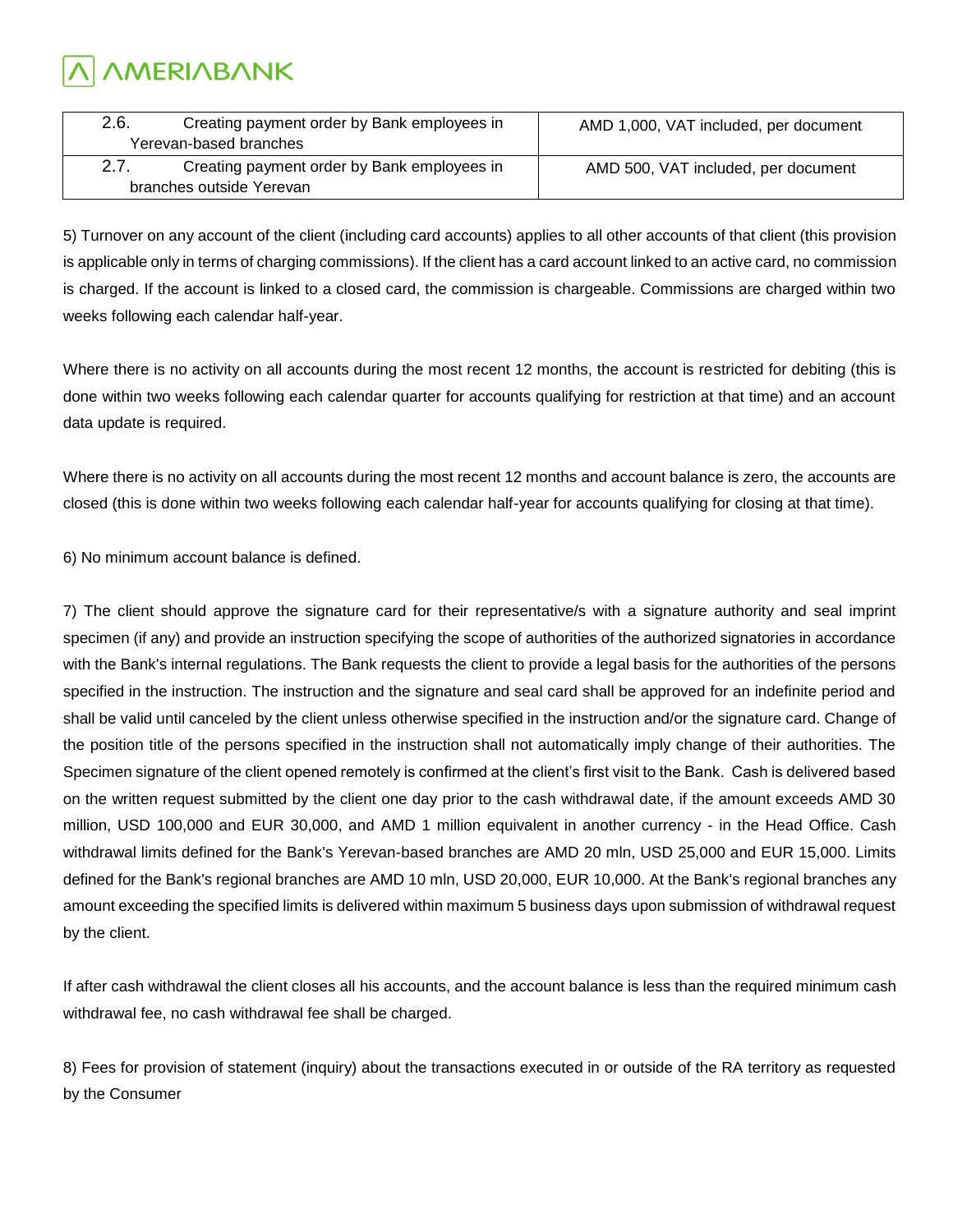| Return of client's payment order by correspondent bank, if<br>the order is incomplete or inaccurate or if the recipient's<br>account has been closed |            |
|------------------------------------------------------------------------------------------------------------------------------------------------------|------------|
| AMD                                                                                                                                                  | Free       |
| <b>RUB</b>                                                                                                                                           | AMD 25,000 |
| If ordered online by Internet-Bank/ Mobile                                                                                                           | AMD 10,000 |
| Banking                                                                                                                                              |            |
| Foreign currency                                                                                                                                     | AMD 25,000 |
|                                                                                                                                                      |            |

9) If there are no outstanding liabilities to the Bank and/or the Republic of Armenia the accounts will be closed within maximum the next business day after receiving account closure application. The client may transfer the amounts available on the account at the time of account closure (if any) to other bank account or withdraw them within maximum 7 days. Turnover on any account of the client (including card accounts) applies to all other accounts of that client (this provision is applicable only in terms of charging commissions). If the client has a card account linked to an active card, no commission is charged. If the account is linked to a closed card, the commission is chargeable. Commissions are charged within two weeks following each calendar half-year.

#### 10)

**Attention!** The client's rights to manage the account and funds can be restricted by request of the Service for Compulsory Enforcement of Judicial Acts or tax authorities based on court ruling.

**Attention!** The funds on account can be foreclosed on in accordance with the RA legislation by demand of the Service for Compulsory Enforcement of Judicial Acts based on court ruling. The Bank shall undertake the required actions to receive the respective court award or verdict issued in accordance with the Civil Proceedings Code of the Republic of Armenia and notify the client (verbally, in writing or electronic form) about the Bank's obligation to disclose information within 3 banking days.

11) The procedure of calculation of refundable guaranteed deposit amounts is determined in accordance with the resolution of the Board of the Central Bank № 261-Ն as of August 26, 2008. ATTENTION! All AMD-denominated deposits you have in a bank, other than non-guaranteed deposits, are treated as a single deposit. All deposits in foreign currency you have in a bank, other than non-guaranteed deposits, are treated as a single deposit.

If your deposit in a bank is formed as a result of consolidation of the bank with one or several other banks, your deposit in each of the consolidated banks shall be regarded as a single deposit under the Law.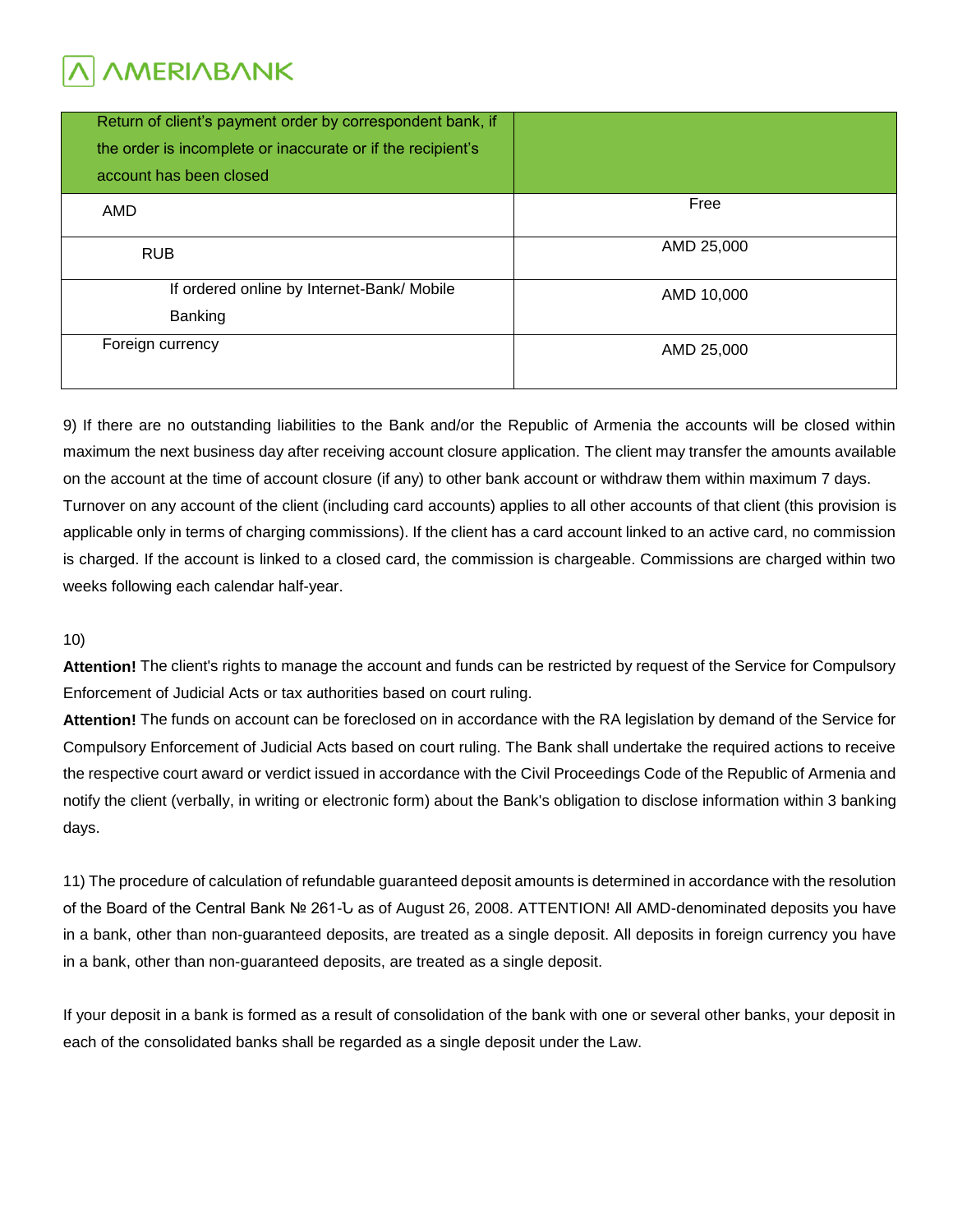

The guaranteed deposit amounts are:

| Currency  | If you have only      | If you have          | If you have deposits both in AMD and foreign currency in the |                                 |  |
|-----------|-----------------------|----------------------|--------------------------------------------------------------|---------------------------------|--|
| structure | of an AMD deposit in  | only a foreign       | same bank                                                    |                                 |  |
| deposit   | the bank              | currency             | If the amount of AMD                                         | If the amount of AMD deposit is |  |
|           |                       | account in the       | deposit is above AMD 7                                       | below AMD 7 million             |  |
|           |                       | bank                 | million                                                      |                                 |  |
| Maximum   | <b>AMD 16 million</b> | <b>AMD 7 million</b> | AMD 16 million (only the                                     | <b>AMD 7 million</b>            |  |
| guarantee |                       |                      | AMD<br>deposit<br>is                                         | (100% for AMD<br>$amount +$     |  |
| coverage  |                       |                      | guaranteed)                                                  | foreign currency deposit in the |  |
|           |                       |                      |                                                              | amount equal to the difference  |  |
|           |                       |                      |                                                              | between AMD 7 million and       |  |
|           |                       |                      |                                                              | repaid deposit in AMD)          |  |
|           |                       |                      |                                                              |                                 |  |
|           |                       |                      |                                                              |                                 |  |
|           |                       |                      |                                                              |                                 |  |
|           |                       |                      |                                                              |                                 |  |
|           |                       |                      |                                                              |                                 |  |
|           |                       |                      |                                                              |                                 |  |

#### 12) PROVISION OF INFORMATION

Accounts statements can be provided to the client

- Via the client's Internet-Bank Page
- In person, at the Bank's premises
- By email (to the specified email address)
- Via delivery (to the specified address)

*Acting in accordance with the Republic of Armenia Law "On Combating Money Laundering and Terrorism Financing" we may request you to provide additional information and documents for customer due diligence based on the "Know your customer" principle, as well as ask you additional questions during verbal communication (if required so).*

*Agreements, covenants, cooperation or memberships of the Bank, which may have direct impact on the consumers (for*  example, according to the agreement executed with the US under the Foreign Account Tax Compliance Act (FATCA) the *financial institution may collect additional information to find out whether you are a US tax payer).*